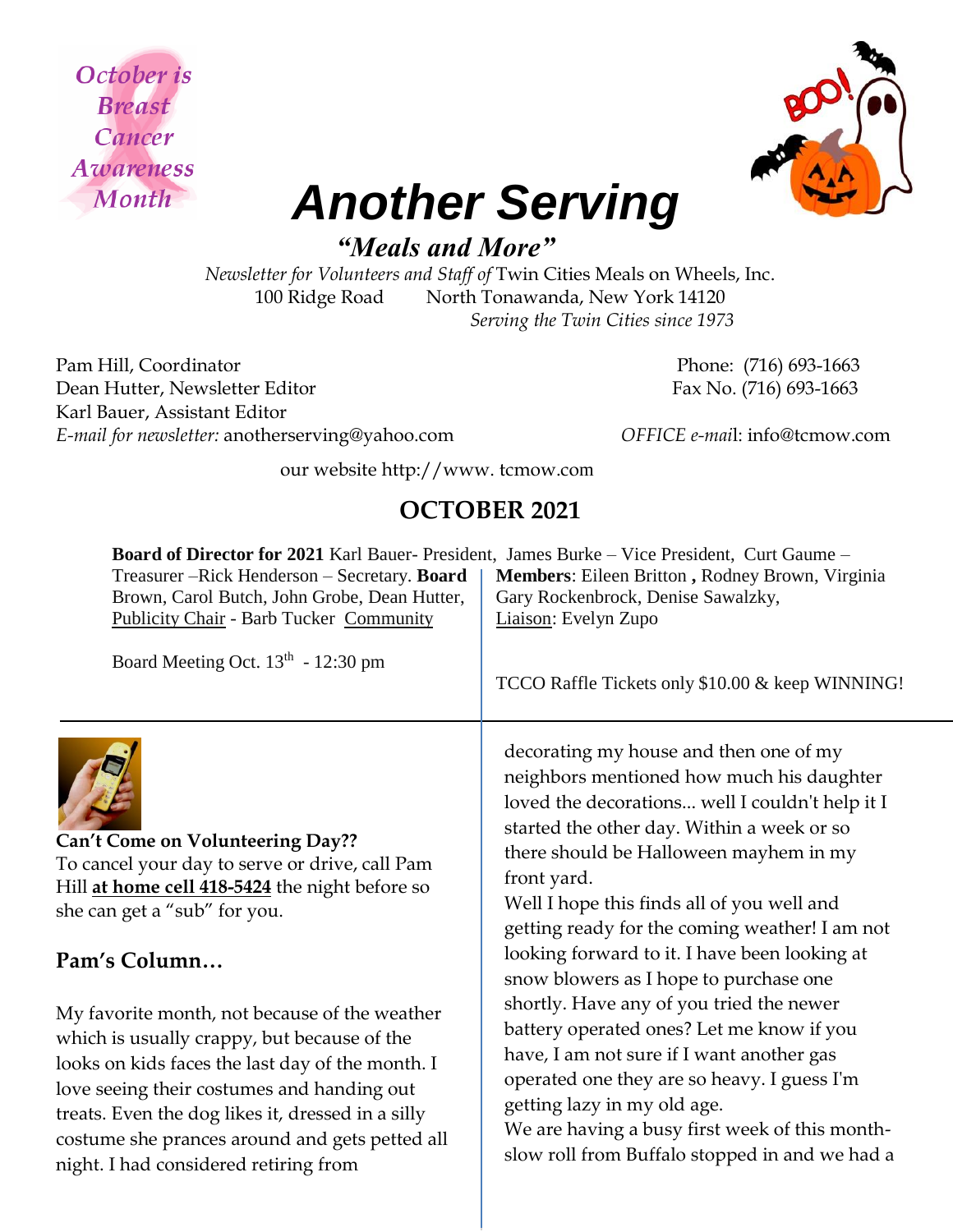dog scent work trial as a fund raiser for TCCO. It is great to see people back in the building Well I guess that's all I have for this month see you next month!

# *TCCO Twin Cities Community Outreach…*

Another Raffle in October!! Only \$10.00 per ticket AND you can win more than once.

# *SEE PAM, Bobbie or Linda FOR YOUR TICKETS!!!!!!!!!!!! Prizes from \$40.00 to \$100*

*Winners as of Oct. 7th…*

10/1 – Kathy Kavanagh – \$75.00 10/4 – Sam Regan – \$60.00 10/5 – Kenny D. - \$50.00 10/6 – Rick Winter - \$40.00 10/7 – Jennifer Caldwell - \$75.00

REMEMBER YOU CAN KEEP WINNING!!

GET YOU TICKETS NOW!!

# **Annual Fundraiser Letters will be mailed this month.**

We always need donations from local business. They can donate by sending a check or Donate On-Line from our website. www.tcmon.com

**Reminder school is in session! Volunteer drivers be sure to follow all school speed limits!! Speed limits are different in North Tonawanda and Tonawanda**



# **News of our Volunteers**

Share your hobbies, vacations, family events, etc with us. Just put a note in my mail shelf in Pam's office or email me at [AnotherServing@yahoo.com](mailto:AnotherServing@yahoo.com)

# **Long time volunteer for Meals 0n Wheels**

**AND exercise instructor** at the NT Senior Center had a bad fall at home, send her a card.

> Anita Zebylski 613 Wall St. North Tonawanda, NY 14120

# *Project Hope*

11th Annual **Painters Plus** HOPE! Winning house at 6929 Ward Rd., Wheatfield Thank you Jesse Gooch and all his volunteers!!

# **Help Your Local**

**SALAVATION ARMY by Becoming a volunteer Bell Ringer this Christmas Season. Orientation Meeting Thursday, October 28th at 6:00 PM At The Salvation Army 46 Broad St. Tonawanda 693-3110, or 329-0657 or 329-3417**



Each month the names and date are listed for volunteers and staff who are celebrating a birthday during the month.

| 10/02  |
|--------|
| 10/05  |
| 10/0.5 |
| 10/08  |
|        |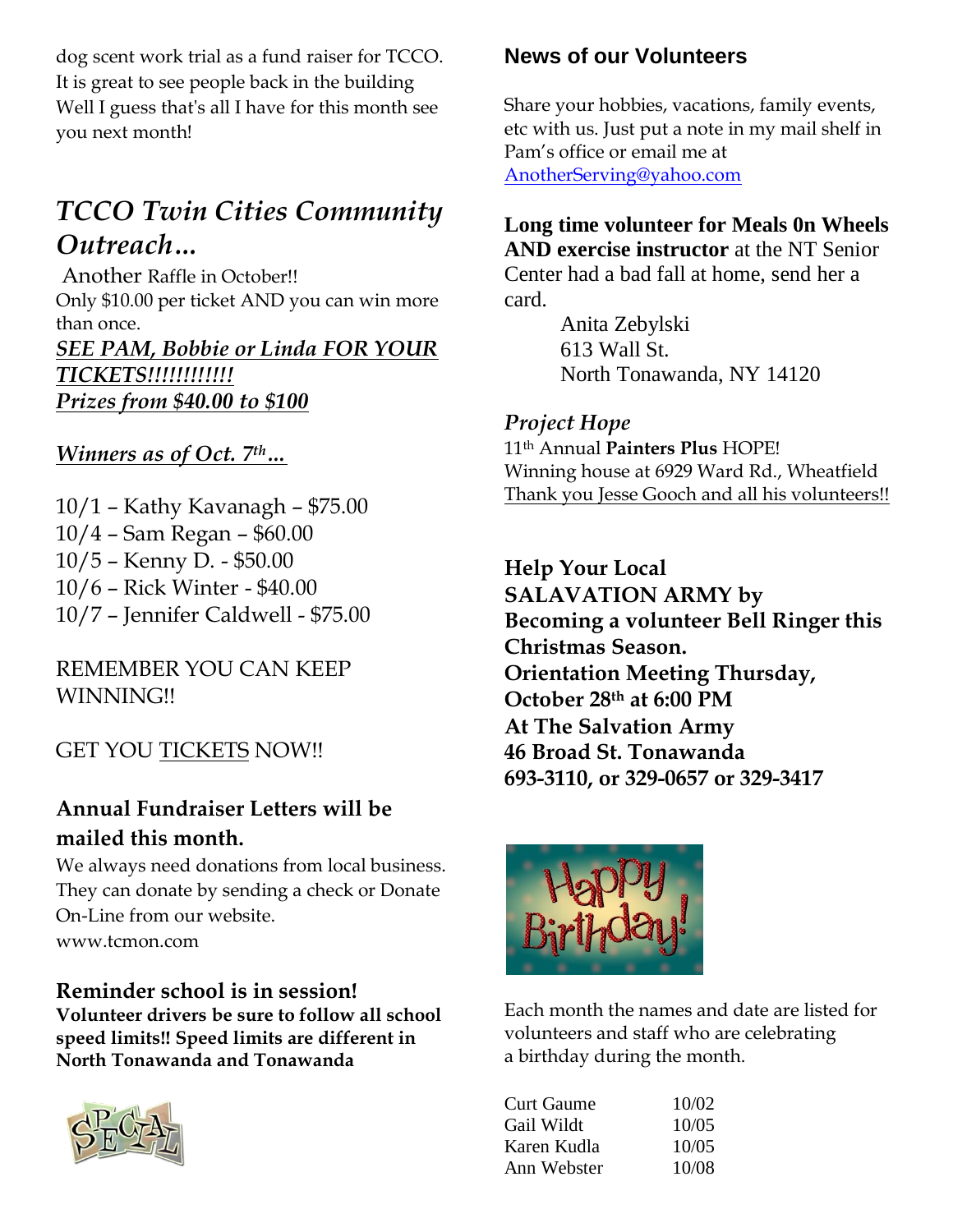| John Cahill     | 10/12 |
|-----------------|-------|
| Denise Sawatzky | 10/16 |
| Sue Clark       | 10/26 |
| Danny Muldoon   | 10/27 |
| Lynne Lang      | 10/29 |

If your birthday was incorrect or omitted, please give the information to Pam Hill so we can correct it.



 We applaud TC MoW volunteers who are celebrating an anniversary of their volunteering this month. The number of years of service at TC MoW is indicated after each name.

| Patricia Hibbert     | 18 |
|----------------------|----|
| Lin Raynor           | 18 |
| Polly Archibald      | 14 |
| Kaye Brenon          | 14 |
| <b>Judy Brown</b>    | 14 |
| <b>Carol Connors</b> | 14 |
| Carol Kopczynski     | 14 |
| Lynne Lang           | 14 |
| Marilyn O'Rourke     | 14 |
| Joan Dirmyer         | 14 |
| PJohn Cahill         | 6  |
| Kathleen Zinni       | 3  |
|                      |    |

Thank you for your years of service. (Please report volunteering anniversaries errors to Pam Hill).

# **Reminder…Online Donations Up and Running**

Good afternoon to all.

We have installed a Donation Button on the website for online donations. The button is located in the upper left corner of the webpage. The donor will have the option of adding the transaction fees to their credit card or PayPal account.

We are registered as a nonprofit organization with discounted fees.

To get the word out please pass on this information to family members, friends, and neighbors. If you have a Facebook account please share this information with your friends.

Thank you to Curt for supplying all of the required banking information.

Rick



I had the rudest, slowest, nastiest cashier today! I guess it's my own fault for using the self checkout!

# **Subject: On the 8th day**

God created Seniors. Most seniors never get enough exercise. In His wisdom, God decreed that seniors become forgetful so they would have to search for their glasses, keys, and other things, thus doing more walking. And God looked down and saw that it was good.

Then God saw there was another need. In His wisdom He made seniors lose coordination so they would drop things, requiring them to bend, reach, and stretch. And God looked down and saw that it was good.

Then God considered the function of bladders and decided seniors would have additional calls of nature, requiring more trips to the bathroom, thus providing more exercise. God looked down and saw that it was good.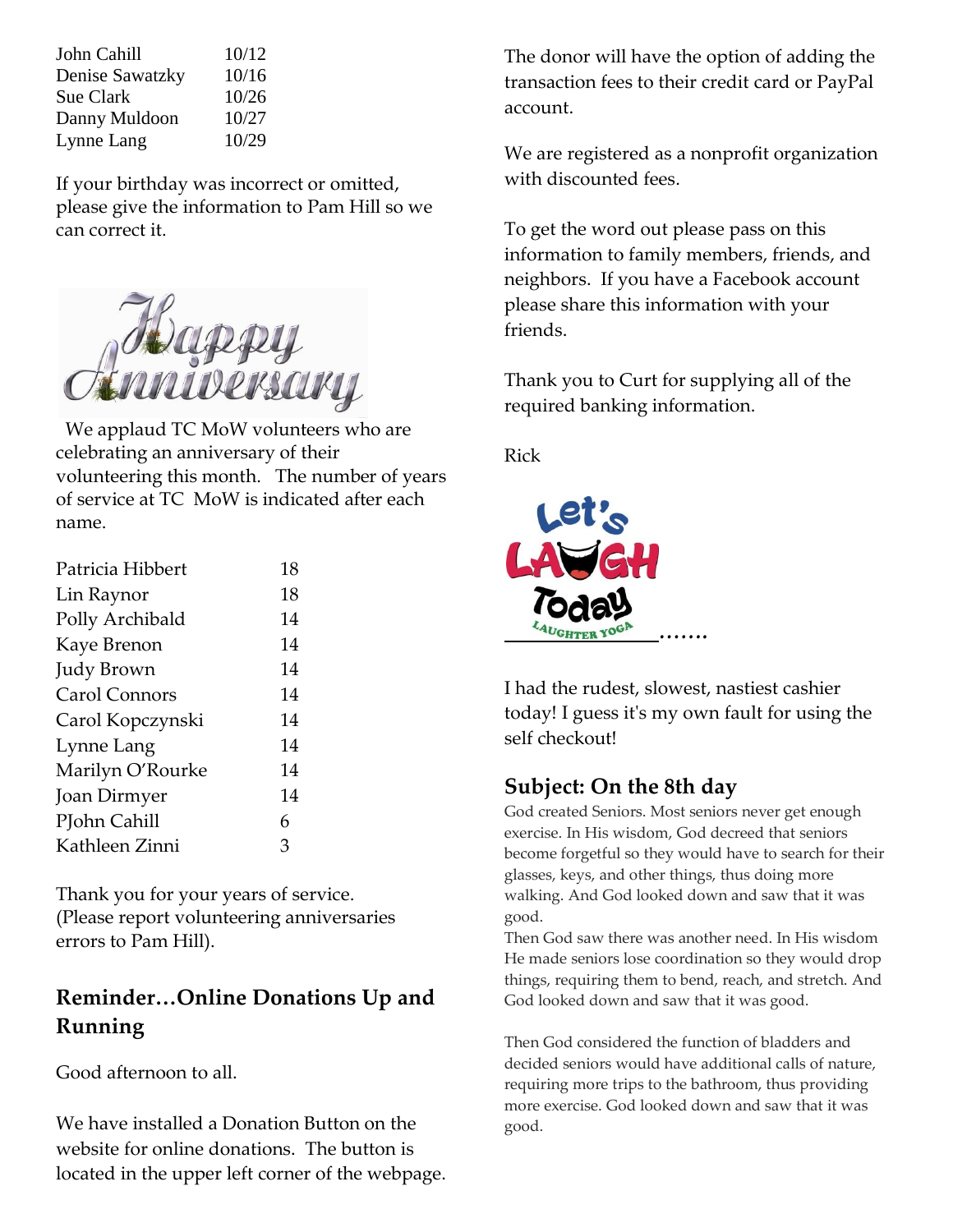So if you find, as you age, you are getting up and down more, remember it's God's will. It is all in your best interest even though you mutter under your breath. Nine Important Facts to Remember as We Grow Older:

#9 Death is the number 1 killer in the world.

#8 Life is sexually transmitted.

#7 Good health is merely the slowest possible rate at which one can die.

#6 Men have two motivations: hunger and sex, and they can't tell them apart. If you see a gleam in his eyes, make him a sandwich.

#5 Give a person a fish and you feed them for a day. Teach a person to use the Internet and they won't bother you for weeks, months, maybe years.

#4 Health nuts are going to feel stupid someday, lying in the hospital, dying of nothing.

#3 All of us could take a lesson from the weather. It pays no attention to criticism.

#2 In the 60's, people took LSD to make the world weird. Now the world is weird, and people take Prozac to make it normal.

#1 Life is like a jar of jalapeño peppers. What you do today may be a burning issue tomorrow.

Please share this wisdom with others; I need to use the bathroom.

# *A Child's Perspective:*

#### 1) NUDITY

I was driving with my three young children one warm summer evening when a woman in the convertible ahead of us stood up and waved. She was stark naked! As I was reeling from the shock, I heard my 5-year-old shout from the back seat, 'Mom, that lady isn't wearing a seat belt!'

#### 2) OPINIONS

On the first day of school, a first-grader handed his teacher a note from his mother. The note read, "The opinions expressed by this child are not necessarily those of his parents."

#### 3) KETCHUP

A woman was trying hard to get the ketchup out of the jar. During her struggle the phone rang so she asked her 4-year-old daughter to answer the phone. "Mommy can't come to the phone to talk to you right now. She's hitting the bottle."

#### 4) MORE NUD\*ITY

A little boy got lost at the YMCA and found himself in the women's locker room. When he was spotted, the room burst into shrieks, with ladies grabbing towels and running for cover. The little boy watched in amazement and then asked, "What's the matter, haven't you ever seen a little boy before?"

#### 5) POLICE # 1

While taking a routine vandalism report at an elementary school, I was interrupted by a little girl about 6 years old. Looking up and down at my uniform, she asked, "Are you a cop?" "Yes," I answered and continued writing the report. "My mother said if I ever needed help I should ask the police. Is that right?" "Yes, that's right," I told her. "Well, then," she said as she extended her foot toward me, "would you please tie my shoe?" 6) POLICE # 2

It was the end of the day when I parked my police van in front of the station. As I gathered my equipment, my K-9 partner, Jake, was barking, and I saw a little boy staring in at me. 'Is that a dog you got back there?' he asked. "It sure is," I replied. Puzzled, the boy looked at me and then towards the back of the van. Finally he said, "What'd he do?"

#### 7) ELDERLY

While working for an organization that delivers lunches to elderly shut-ins, I used to take my 4-year-old daughter on my afternoon rounds. She was unfailingly intrigued by the various appliances of old age, particularly the canes, walkers and wheelchairs. One day I found her staring at a pair of false teeth soaking in a glass. As I braced myself for the inevitable barrage of questions, she merely turned and whispered, "The tooth fairy will never believe this!"

#### DRESS-UP

A little girl was watching her parents dress for a party. When she saw her dad donning his tuxedo, she warned, "Daddy, you shouldn't wear that suit." "And why not, darling?" "You know that it always gives you a headache the next morning."

#### 9) DEATH

While walking along the sidewalk in front of his church, our minister heard the intoning of a prayer that nearly made his collar wilt. Apparently, his 5-year-old son and his playmates had found a dead robin. Feeling that proper burial should be performed, they had secured a small box and cotton batting, then dug a hole and made ready for the disposal of the deceased. The minister's son was chosen to say the appropriate prayers and with sonorous dignity intoned his version of what he thought his father always said: "Glory be unto the Faaather, and unto the Sonnn, and into the hole he goooes." (I want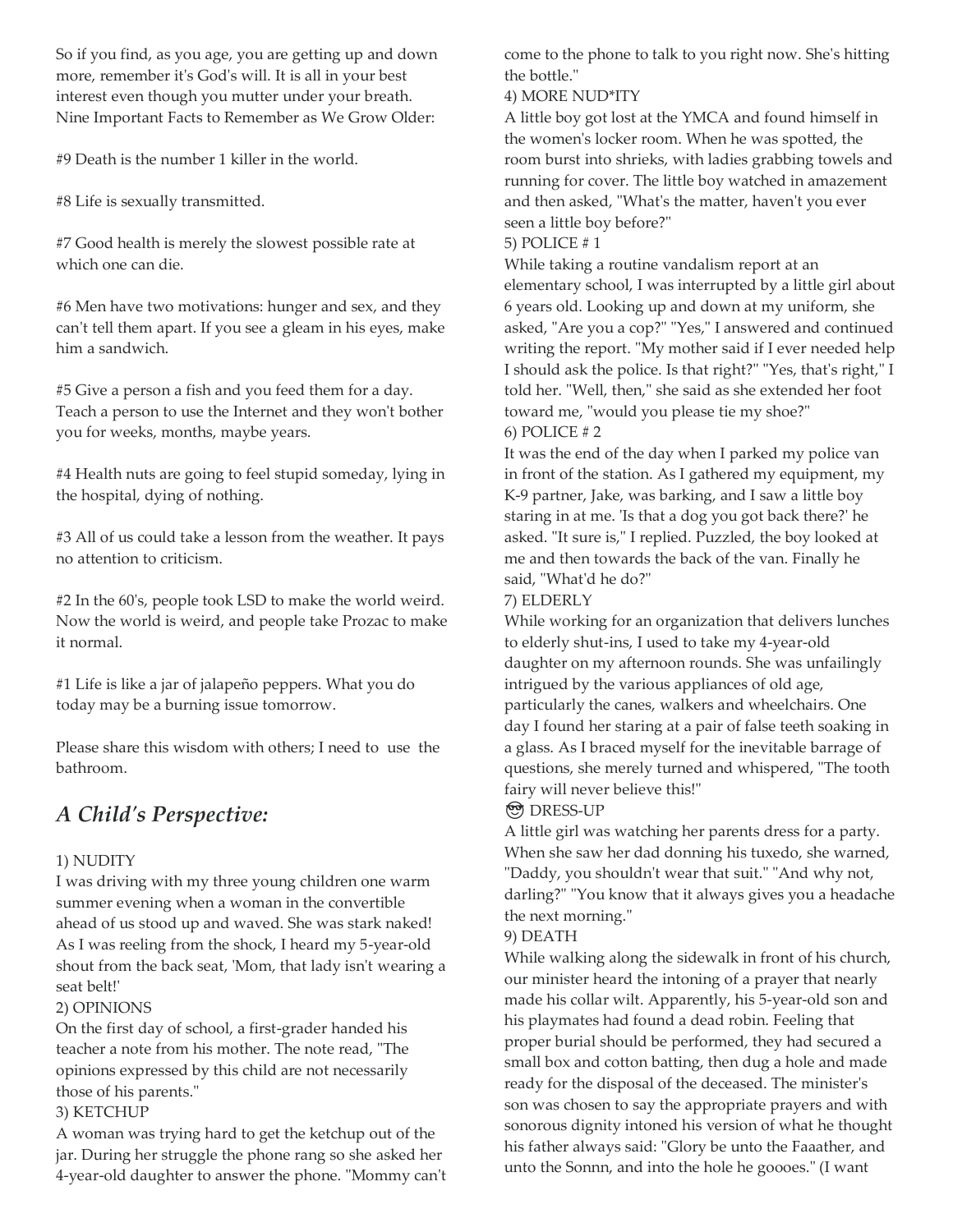this line used at my funeral!) 10) SCHOOL

A little girl had just finished her first week of school. "I'm just wasting my time," she said to her mother. "I can't read, I can't write, and they won't let me talk!" 11) BIBLE

A little boy opened the big family Bible. He was fascinated as he fingered through the old pages. Suddenly, something fell out of the Bible. He picked up the object and looked at it. What he saw was an old leaf that had been pressed in between the pages. "Mama, look what I found," the boy called out. "What have you got there, dear?" With astonishment in the young boy's voice, he answered, "I think it's Adam's underwear!"........

#### **LONG-TERM COMMITMENT**

Recent widow who has just buried fourth husband, looking for someone to round out a six-unit plot. Dizziness, fainting, shortness of breath, not a problem.

#### **SERENITY NOW**

I am into solitude, long walks, sunrises, the ocean, yoga, and meditation. If you are the silent type, let's get together, take our hearing aids out and enjoy quiet times.

#### **WINNING SMILE**

Active grandmother with original teeth seeking a dedicated flosser to share rare steaks, corn on the cob and caramel candy.

#### **MEMORIES**

I can usually remember Monday through Thursday. If you can remember Friday, Saturday and Sunday, let's put our two heads together.

#### **MINT CONDITION**

Male, 1932 model, high mileage, good condition, some hair, many new parts including hip, knee, cornea, valves. Isn't in running condition, but walks well.

#### **AND LAST BUT CERTAINLY NOT LEAST~**

A lady in The Villages in Florida was sitting on a bench, near another bench with a gentleman sitting on the bench. She asked him if he was new to the community and he said "no, I have

owned a condo here for 20 years".

She then said "I have been here for 15 years and I have never seen you

around!".

He then said "I have been in prison for the last 17 years!".

She was stunned and finally asked him what he had done.

He said that he had murdered his first wife! She was stunned again and after a long pause she said. "So you're SINGLE???"

## *Lexophile…*

**" Lexophile" describes those that have a love for words, such as "you can tune a piano, but you can't tuna fish", and "To write with a broken pencil is pointless." An annual competition is held by the New York Times to see who can create the best original lexophile. This year's submissions:**

**+ I changed my iPod's name to Titanic. It's syncing now.**

**+ England has no kidney bank, but it does have a Liverpool.**

**+ Haunted French pancakes give me the crepes.**

**+ This girl today said she recognized me from the Vegetarians Club, but I'd swear I've never met herbivore.**

**+ I know a guy who's addicted to drinking brake fluid, but he says he can stop any time.**

**+ A thief who stole a calendar got twelve months.**

**+ When the smog lifts in Los Angeles U.C.L.A.**

**+ I got some batteries that were given out free of charge.**

**+ A dentist and a manicurist married. They fought tooth and nail.**

**+ A will is a dead giveaway.**

**+ With her marriage, she got a new name and a dress.**

**+ Police were summoned to a daycare center where a three-year-old was resisting a rest.**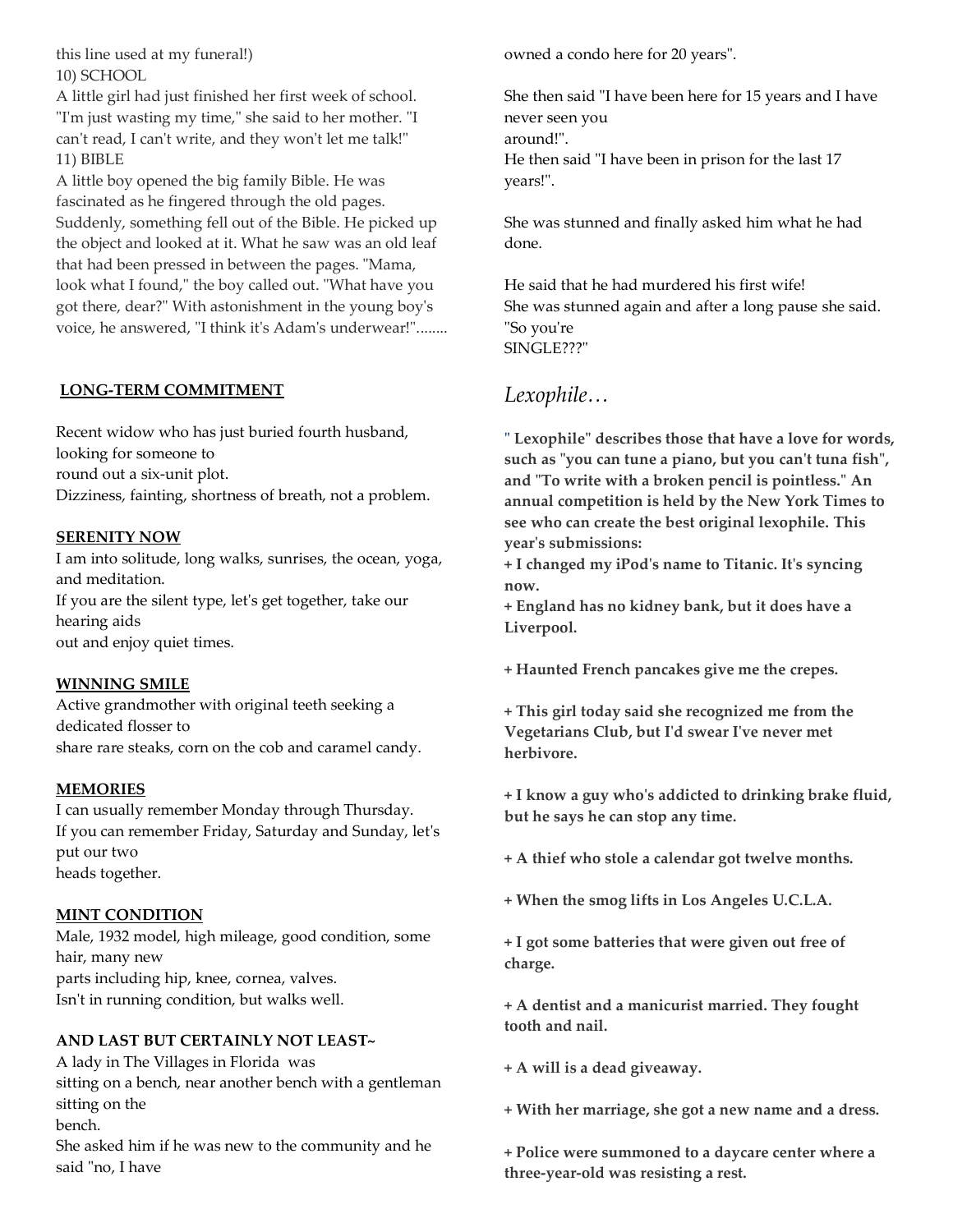**+ Did you hear about the fellow whose entire left side was cut off? He's all right now.**

**+ A bicycle can't stand alone; it's just two tired.**

**+ The guy who fell onto an upholstery machine last week is now fully recovered.**

**+ He had a photographic memory but it was never fully developed.**

**+ When she saw her first strands of gray hair she thought she'd dye.**

**+ Acupuncture is a jab well done. That's the point of it.**

**+ I didn't like my beard at first. Then it grew on me.**

**+ Did you hear about the cross-eyed teacher who lost her job because she couldn't control her pupils?**

**+ When you get a bladder infection, urine trouble.**

**+ When chemists die, they barium.**

**+ I stayed up all night to see where the sun went, and then it dawned on me.**

**+ I'm reading a book about anti-gravity. I just can't put it down.**

### **Alligator Shoes**

A young blonde was on vacation in the depths of Louisiana. She wanted a pair of genuine alligator shoes in the worst way, but was very reluctant to pay the high prices the local vendors were asking.

After becoming very frustrated with the "no haggle" attitude of one of the shopkeepers, the blonde shouted, "Maybe I'll just go out and catch my own alligator so I can get a pair of shoes at a reasonable price!" The shopkeeper said, "By all means, be my guest. Maybe you'll luck out and catch yourself a big one!" Determined, the blonde turned and headed for the swamps, set on catching herself an alligator.

Later in the day, the shopkeeper is driving home, when he spots the young woman

standing waist deep in the water, shotgun in hand. Just then, he sees a huge 9-foot alligator swimming quickly toward her. She takes aim, kills the creature and with a great deal of effort hauls it on to the swamp bank. Laying nearby were several more of the dead creatures. The shopkeeper watches in amazement. Just then the blonde flips the alligator on its back, and frustrated, shouts out,

"Damn it, this one isn't wearing any shoes either!"

### **The Blind Cowboy**

An old, blind cowboy wanders into an all-girl biker bar by mistake. He finds his way to a bar stool and orders a shot of Jack Daniels. After sitting there for a while, he yells to the bartender, 'Hey, you wanna hear a blonde joke?' The bar immediately falls absolutely silent.

In a very deep, husky voice, the woman next to him says, 'Before you tell that joke, Cowboy, I think it is only fair, given that you are blind, that you should know five things:

1. The bartender is a blonde girl with a baseball bat.

2. The bouncer is a blonde girl with a 'Billy-Club'.

3. I'm a 6-foot tall, 175-pound blonde woman with a black belt in karate.

4. The woman sitting next to me is blonde and a professional weight lifter.

5. The lady to your right is blonde and a professional wrestler.

'Now, think about it seriously, Cowboy ... do you still wanna tell that blonde joke?'

The blind cowboy thinks for a second, shakes his head and mutters, 'No ...not if I'm gonna have to explain it five times"!

### **Weather-wise**

Once upon a time there was a king who wanted to go fishing. He called the royal weather forecaster and inquired as to the weather forecast for the next few hours.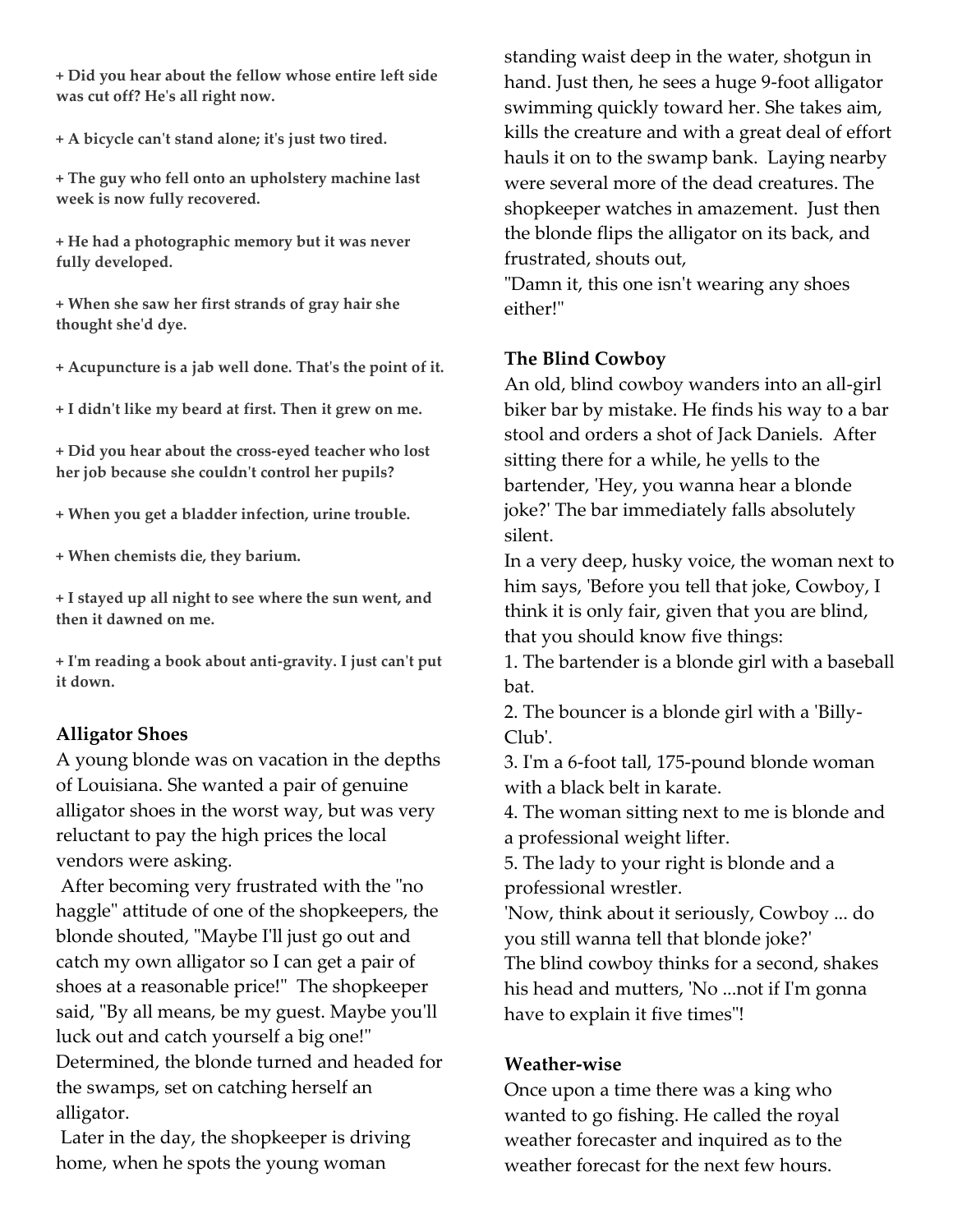The weatherman assured him that there was no chance of rain in the coming days. So the king went fishing with his wife, the queen. On the way he met a farmer on his donkey. Upon seeing the king the farmer said, "Your Majesty, you should return to the palace at once because in just a short time I expect a huge amount of rain to fall in this area". The king was polite and considerate as he replied: "I hold the palace meteorologist in high regard. He is an extensively educated and experienced professional. Besides, I pay him very high wages. He gave me a very different forecast. I trust him and I will continue on my way." So he continued on his way.

However, a short time later a torrential rain fell from the sky. The King and Queen were totally soaked and their entourage chuckled privately upon seeing them in such a shameful condition. Furious, the king returned to the palace and gave the order to fire the weatherman at once! Then he summoned the farmer and offered him the prestigious and high paying role of Royal Forecaster. The farmer said, "Your Majesty, I do not know anything about forecasting. I obtain my information from my donkey. If I see my donkey's ears drooping, it means with certainty that it will rain." So the king hired the donkey. And so began the practice of hiring asses to work in the government and occupy its highest and most influential positions. And it is still so today.

# NEVER SQUAT WITH YOUR SPURS

### ON . . . by Will Rogers

Not sure advice gets better than this. (Some old and Some new.)

Will Rogers was one of the greatest political sages this country has ever known. Some of his sayings:

1. Always drink upstream from the herd.

2. Never kick a cow chip on a hot day.

3. There are two theories to arguing with a woman. Neither works.

4. Never miss a good chance to shut up. 5. (Ladies) never slap a man who's chewing

tobacco.

6. If you find yourself in a hole, stop digging. 7. The quickest way to double your money is to fold it and put it back into your pocket.

8. There are three kinds of men: The ones that learn by reading. The few who learn by observation. The rest of them have to pee on the electric fence and find out for themselves. 9. Good judgment comes from experience, and a lot of that comes from bad judgment . 10. If you're riding ahead of the herd, take a look back every now and then to make sure it's still there.

11. Lettin' the cat outta the bag is a whole lot easier'n puttin' it back.

12. After eating an entire bull, a mountain lion felt so good he started roaring. He kept it up until a hunter came along and shot him.

The moral : When you're full of bull, keep your mouth shut.

# **ABOUT GROWING OLDER...**

First  $\sim$  Eventually you will reach a point when you stop lying about your age and start bragging about it.

Second  $\sim$  The older we get, the fewer things seem worth waiting in line for.

Third  $\sim$  Some people try to turn back their odometers . Not me; I want people to know 'why' I look this way. I've traveled a long way, and some of the roads weren't paved.

Fourth  $\sim$  When you are dissatisfied and would like to go back to youth, think of Algebra.

Fifth  $\sim$  You know you are getting old when everything either dries up or leaks.

Sixth  $\sim$  I don't know how I got over the hill without getting to the top.